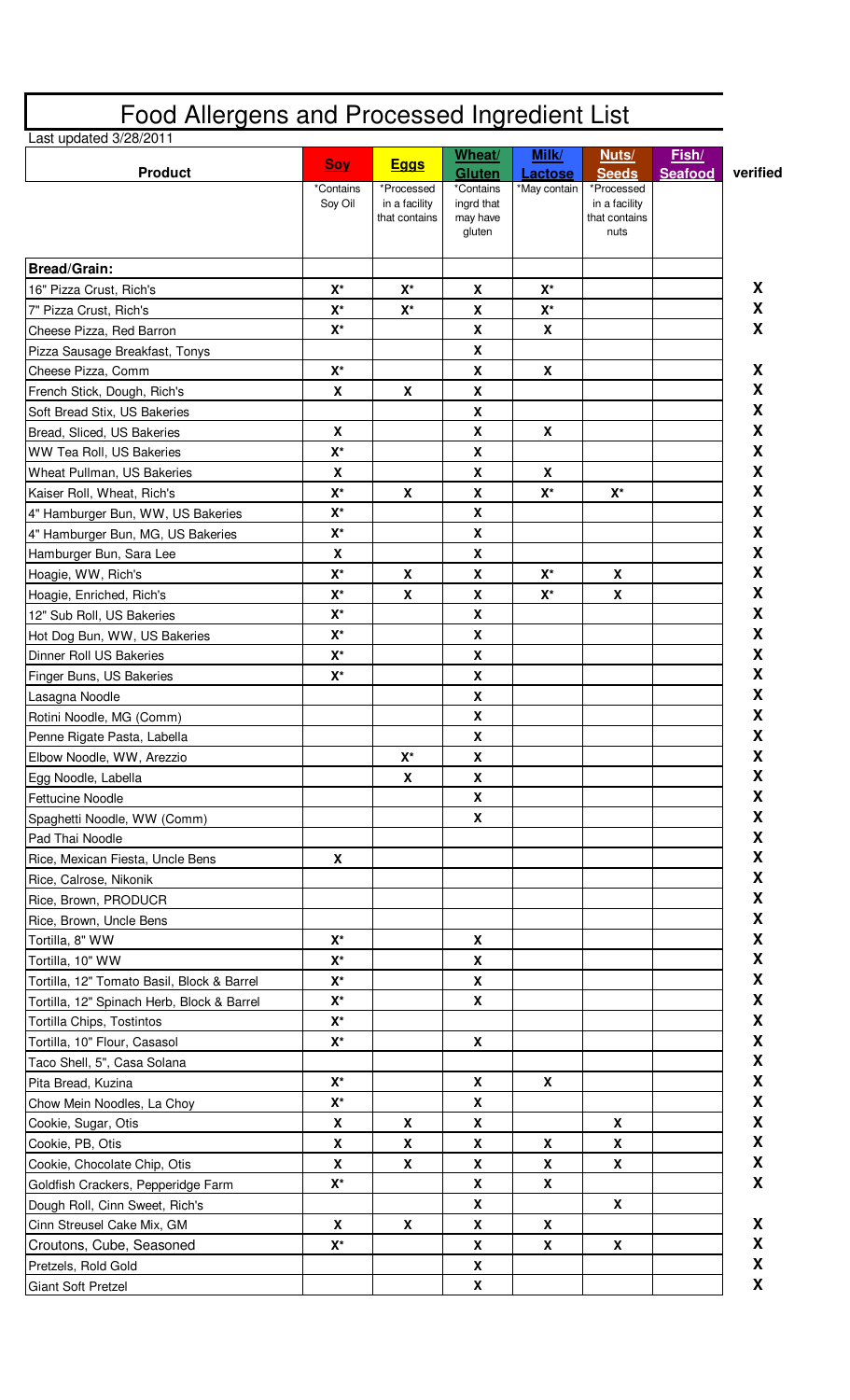## Food Allergens and Processed Ingredient List

| <b>Product</b>                            | <b>Soy</b>                | <b>Eggs</b>                                  | Wheat/<br><b>Gluten</b>             | Milk/<br>Lactose   | Nuts/<br><b>Seeds</b>                        | Fish/<br><b>Seafood</b> | verified |
|-------------------------------------------|---------------------------|----------------------------------------------|-------------------------------------|--------------------|----------------------------------------------|-------------------------|----------|
|                                           | *Contains<br>Soy Oil      | *Processed<br>in a facility<br>that contains | *Contains<br>ingrd that<br>may have | *May contain       | *Processed<br>in a facility<br>that contains |                         |          |
|                                           |                           |                                              | gluten                              |                    | nuts                                         |                         |          |
| Meat, Cheese, Dairy, Eggs:                |                           |                                              |                                     |                    |                                              |                         |          |
| Chicken Nuggets, Pilgrim's Pride          | X                         | X                                            | X                                   | X                  |                                              |                         | X        |
| Chicken Nuggets, Gold Kist Farms          | X                         | X                                            | X                                   | X                  |                                              |                         | X        |
| Chicken Nuggets, Pierre                   | X                         |                                              | X                                   | $\pmb{\mathsf{X}}$ |                                              |                         | X        |
| Chicken Teriyaki, Out of the Shell        | X                         |                                              | X                                   |                    |                                              |                         | X        |
| Whole Grain Turkey Corn Dog, Foster Farms | X                         | X                                            | X                                   |                    |                                              |                         | X        |
| Breaded Chicken Patty, Pilgrim's Pride    | X                         | X                                            | $\boldsymbol{X}$                    |                    |                                              |                         | X        |
| Breaded Chicken Patty, Zartic/Z-Bird      | X                         | X                                            | X                                   | X                  |                                              |                         | X        |
| Fajita Chicken Strips, comm               | $\boldsymbol{\mathsf{X}}$ |                                              | $X^*$                               | $\pmb{\mathsf{X}}$ |                                              |                         | X        |
| Turkey Roast, comm                        |                           |                                              |                                     |                    |                                              |                         | X        |
| Turkey, Sliced, comm                      |                           |                                              |                                     |                    |                                              |                         | X        |
| Turkey Breast Sliced, Foster Farms        |                           |                                              |                                     |                    |                                              |                         | X        |
| Pepperoni, Sliced                         | $\boldsymbol{\mathsf{X}}$ |                                              |                                     |                    |                                              |                         | X        |
| Turkey Ham, Sliced                        |                           |                                              |                                     |                    |                                              |                         | X        |
| Turkey Frank, Jennie-O                    |                           |                                              |                                     |                    |                                              |                         | X        |
| <b>Turkey Sausage Patty</b>               | X                         |                                              |                                     |                    |                                              |                         |          |
| <b>Beef Patty, Pierre</b>                 | X                         |                                              |                                     |                    |                                              |                         | X        |
| Beef, Honey Rib Patties w/ sauce          | $\boldsymbol{x}$          |                                              | X                                   | $\pmb{\mathsf{X}}$ |                                              |                         | X        |
| Beef Crumbles, Comm                       | X                         |                                              |                                     |                    |                                              |                         | X        |
| Beef Taco Filling, Pierre                 | $\boldsymbol{\mathsf{X}}$ |                                              |                                     |                    |                                              |                         | X        |
| Beef Teriyaki Dippers                     | X                         |                                              | X                                   |                    |                                              |                         | X        |
| Beef Meatballs, Pierre                    | $\mathbf x$               | X                                            | $\pmb{\chi}$                        | $\pmb{\mathsf{X}}$ |                                              |                         | X        |
| Beef Meatballs, Zartic                    | X                         | X                                            |                                     |                    |                                              |                         | χ        |
| Beef Ravioli, Sysco                       | $\boldsymbol{\mathsf{X}}$ |                                              | $\pmb{\mathsf{X}}$                  | $\pmb{\mathsf{X}}$ |                                              |                         | X        |
| Sliced Pepperoni, Conagra                 |                           |                                              |                                     |                    |                                              |                         | X        |
| Bean and Cheese Burrito, Windsor          | $\mathbf{X}^{\star}$      |                                              | X                                   | X                  |                                              |                         | X        |
| Beef and Bean Burrito, Casasol            |                           |                                              | X                                   |                    |                                              |                         |          |
| Bean and Cheese Burrito, B/Boy            |                           | X                                            | X                                   |                    |                                              |                         |          |
| Sloppy Joe, BBQ sauce with Beef, Pierre   | X                         |                                              | X                                   |                    |                                              |                         | X        |
| Tuna, Empress                             |                           |                                              |                                     |                    |                                              | X                       | X        |
| Tuna, Chicken of the Sea                  | $\mathbf x$               |                                              |                                     |                    |                                              | X                       | X        |
| Trout, Rainbow, PORTBTY                   | X                         | X                                            | X                                   | X                  |                                              | X                       | X        |
| WG Breaded Pollock, Comm                  | $\mathbf x$               | X                                            | X                                   |                    |                                              | X                       | X        |
| Pork/Veg Eggroll                          | X                         | X                                            |                                     |                    |                                              |                         | X        |
| Pork Sausage Patties, Farmland            |                           |                                              |                                     |                    |                                              |                         | X        |
| Pork Sausage Patties, EMBER               |                           |                                              |                                     |                    |                                              |                         | X        |
| Pizza Stick, CHFAMER                      | X                         | X                                            | X                                   | X                  |                                              |                         | χ        |
| Pork Pizza Topping                        | X                         |                                              |                                     |                    |                                              |                         | X        |
| Bacon Bit, Farmland                       |                           |                                              |                                     |                    |                                              |                         | X        |
| Cheese, American sliced, Comm             | $\mathbf x$               |                                              |                                     | $\mathbf x$        |                                              |                         | X        |
| Cheese, Swiss sliced, Schrber             | $\boldsymbol{\mathsf{X}}$ |                                              |                                     | $\mathbf x$        |                                              |                         |          |
| Cheese, Cheddar shredded, Conagra         | $\mathsf{X}^\star$        |                                              |                                     | $\pmb{\mathsf{X}}$ |                                              |                         | X        |
| Cheese, Mozzarella shredded, CTYLINE      |                           |                                              |                                     | $\pmb{\mathsf{X}}$ |                                              |                         | X        |
| Mozzeralla string cheese                  |                           |                                              |                                     | X                  |                                              |                         | X        |
| Cheese, Parmesan shredded, ctyline        |                           |                                              |                                     | X                  |                                              |                         | X        |
| Cheese, Ricotta                           |                           |                                              | $X^*$                               | X                  |                                              |                         |          |
| Cheese, Cottage 4% & 2%                   |                           |                                              |                                     | X                  |                                              |                         |          |
| Cheese, Cream, Philadelphia               |                           |                                              |                                     | X                  |                                              |                         | X        |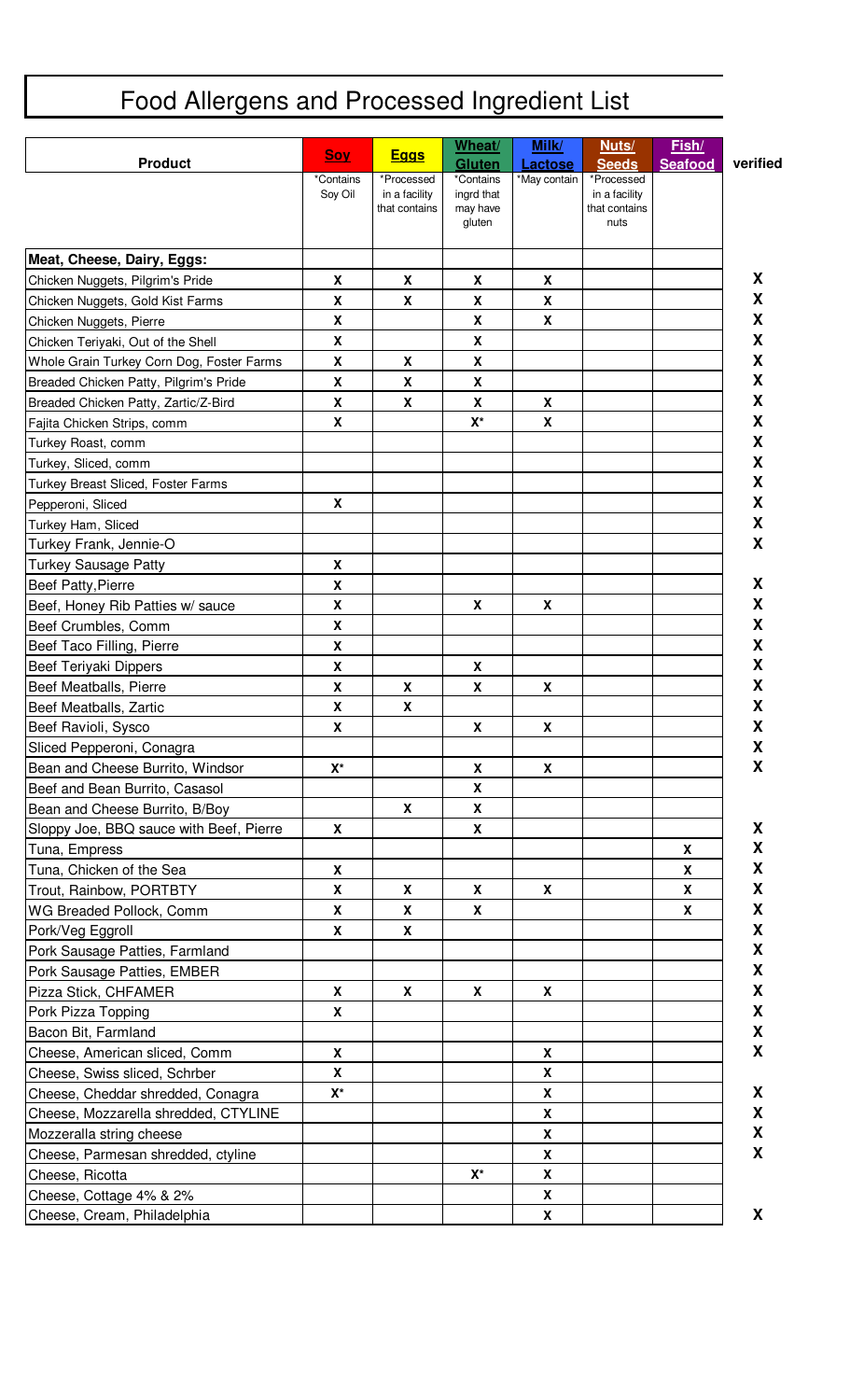| Last updated 1/19/2011                                                      |                         |                                              |                                               |                           |                                                      |                  |  |
|-----------------------------------------------------------------------------|-------------------------|----------------------------------------------|-----------------------------------------------|---------------------------|------------------------------------------------------|------------------|--|
| <b>Product</b>                                                              | <b>Soy</b>              | <b>Eggs</b>                                  | Wheat/<br><b>Gluten</b>                       | Milk/<br><b>Lactose</b>   | Nuts/<br><b>Seeds</b>                                | Fish/<br>Seafood |  |
|                                                                             | *Contains<br>Soy Oil    | *Processed<br>in a facility<br>that contains | *Contains<br>ingrd that<br>may have<br>gluten | *May contain              | *Processed<br>in a facility<br>that contains<br>nuts |                  |  |
| Meat, Cheese, Dairy, Eggs:                                                  |                         |                                              |                                               |                           |                                                      |                  |  |
| Egg Patty                                                                   | $\mathsf{X}^\star$      | $\mathbf x$                                  |                                               | $\boldsymbol{\mathsf{X}}$ |                                                      |                  |  |
| Eggs, Hard Boiled                                                           |                         | $\boldsymbol{\mathsf{X}}$                    |                                               |                           |                                                      |                  |  |
| Eggs, Liquid                                                                |                         | $\boldsymbol{\mathsf{X}}$                    |                                               |                           |                                                      |                  |  |
| Sour Cream, WHLCLS                                                          |                         |                                              | $X^*$                                         | X                         |                                                      |                  |  |
| Margarine, GLDNSWT                                                          | $\mathsf{X}^\star$      |                                              |                                               | X                         |                                                      |                  |  |
| Yogurt, Crush Cup                                                           |                         |                                              | $\mathsf{X}^\star$                            | X                         |                                                      |                  |  |
| Yogurt, Strawberry Parfait Pouch, Yoplait                                   |                         |                                              |                                               | X                         |                                                      |                  |  |
| Yogurt, Raspberry Trix, Yoplait                                             |                         |                                              |                                               | $\boldsymbol{\mathsf{X}}$ |                                                      |                  |  |
| Yogurt Vanilla Parfait Pouch, Yoplait                                       |                         |                                              |                                               | X                         |                                                      |                  |  |
| Yogurt, Strawberry/Banana, Yoplait                                          |                         |                                              |                                               | $\boldsymbol{\mathsf{X}}$ |                                                      |                  |  |
| Yogurt, Yami                                                                |                         |                                              |                                               | X                         |                                                      |                  |  |
| Dry Milk, Packer                                                            |                         |                                              |                                               | X                         |                                                      |                  |  |
| Milk, Chocolate, Vitamilk                                                   |                         |                                              | $X^*$                                         | X                         |                                                      |                  |  |
| <b>Milk</b>                                                                 |                         |                                              |                                               | X                         |                                                      |                  |  |
| Produce, Frozen/Canned/Dry:<br>Only ones containing allergens are<br>listed |                         |                                              |                                               |                           |                                                      |                  |  |
| Oven Shoestrings, stealth, Conagra                                          |                         |                                              | X                                             | X                         |                                                      |                  |  |
| <b>Sweet Potato Fries</b>                                                   |                         |                                              | $\mathsf{X}^\star$                            |                           |                                                      |                  |  |
| Potato Fry, shoestring, McCain                                              | $X^*$                   |                                              |                                               |                           |                                                      |                  |  |
| Potato Fry, spiral, McCain                                                  | $\mathbf{X}^{\star}$    |                                              | X                                             |                           |                                                      |                  |  |
| Potato Pearl, Excel w/skins, basicam                                        |                         |                                              |                                               | X                         |                                                      |                  |  |
| <b>Crinkle Fries</b>                                                        | X*                      |                                              |                                               |                           |                                                      |                  |  |
| Potato Wedges                                                               |                         |                                              |                                               |                           |                                                      |                  |  |
| Hash Brown Patties, Ore Ida                                                 | $\mathsf{X}^\star$      |                                              |                                               |                           |                                                      |                  |  |
| Applesauce                                                                  |                         |                                              |                                               |                           |                                                      |                  |  |
| Pears, diced                                                                |                         |                                              |                                               |                           |                                                      |                  |  |
| Beans, Kidney                                                               |                         |                                              |                                               |                           |                                                      |                  |  |
| Beans, Refried, Hart Brand                                                  |                         |                                              |                                               |                           |                                                      |                  |  |
| Mashed Potatoes, Sysco                                                      |                         |                                              |                                               | X                         |                                                      |                  |  |
| <b>Condiments:</b>                                                          |                         |                                              |                                               |                           |                                                      |                  |  |
| Turkey Gravy, Knorr                                                         | $\mathsf{X}^\star$      |                                              |                                               | X                         |                                                      |                  |  |
| Beef Gravy, Knorr                                                           | $\overline{\mathbf{x}}$ |                                              |                                               | $\overline{\mathbf{x}}$   |                                                      |                  |  |
| Chipotle Sandwich Sauce, Hellman                                            |                         |                                              |                                               |                           |                                                      |                  |  |
| <b>BBQ Sauce, Ken's</b>                                                     |                         |                                              | $\mathsf{X}^\star$                            |                           |                                                      |                  |  |
| Blue Cheese Dressing, Hellman                                               | $\mathsf{X}^\star$      |                                              |                                               | X                         |                                                      |                  |  |
| Caesar Dressing, Ken's                                                      | $\mathsf{X}^\star$      |                                              |                                               | X                         |                                                      | X                |  |
| Sesame Oriental Dressing, Kens                                              | X                       |                                              |                                               |                           |                                                      |                  |  |
| 1000 Island Dressing, Kens                                                  | $\mathsf{X}^\star$      | X                                            |                                               |                           |                                                      |                  |  |
| Italian Dressing, Lite, Sysco                                               | $\mathsf{X}^\star$      |                                              |                                               |                           |                                                      |                  |  |
| Hummus, Kuzina                                                              | $\mathsf{X}^\star$      |                                              | $X^*$                                         |                           |                                                      |                  |  |
| Ketchup, Red Gold                                                           |                         |                                              |                                               |                           |                                                      |                  |  |
| Mayonnaise, Reduced Calorie                                                 | $X^*$                   | X                                            | $\mathbf{X}^{\star}$                          |                           |                                                      |                  |  |
| Mustard, French's                                                           |                         |                                              |                                               |                           |                                                      |                  |  |
| <b>Pickles</b>                                                              |                         |                                              |                                               |                           |                                                      |                  |  |
| Ranch, Ken's                                                                | $X^*$                   | X                                            |                                               | X                         |                                                      |                  |  |
| Ranch, Hidden Valley                                                        | $\mathbf{X}^{\star}$    |                                              |                                               | $\boldsymbol{\mathsf{X}}$ |                                                      |                  |  |
| Salsa, Red Gold                                                             |                         |                                              | $\mathsf{X}^\star$                            |                           |                                                      |                  |  |
| Pancake Syrup                                                               |                         |                                              |                                               |                           |                                                      |                  |  |

 $\mathbf{r}$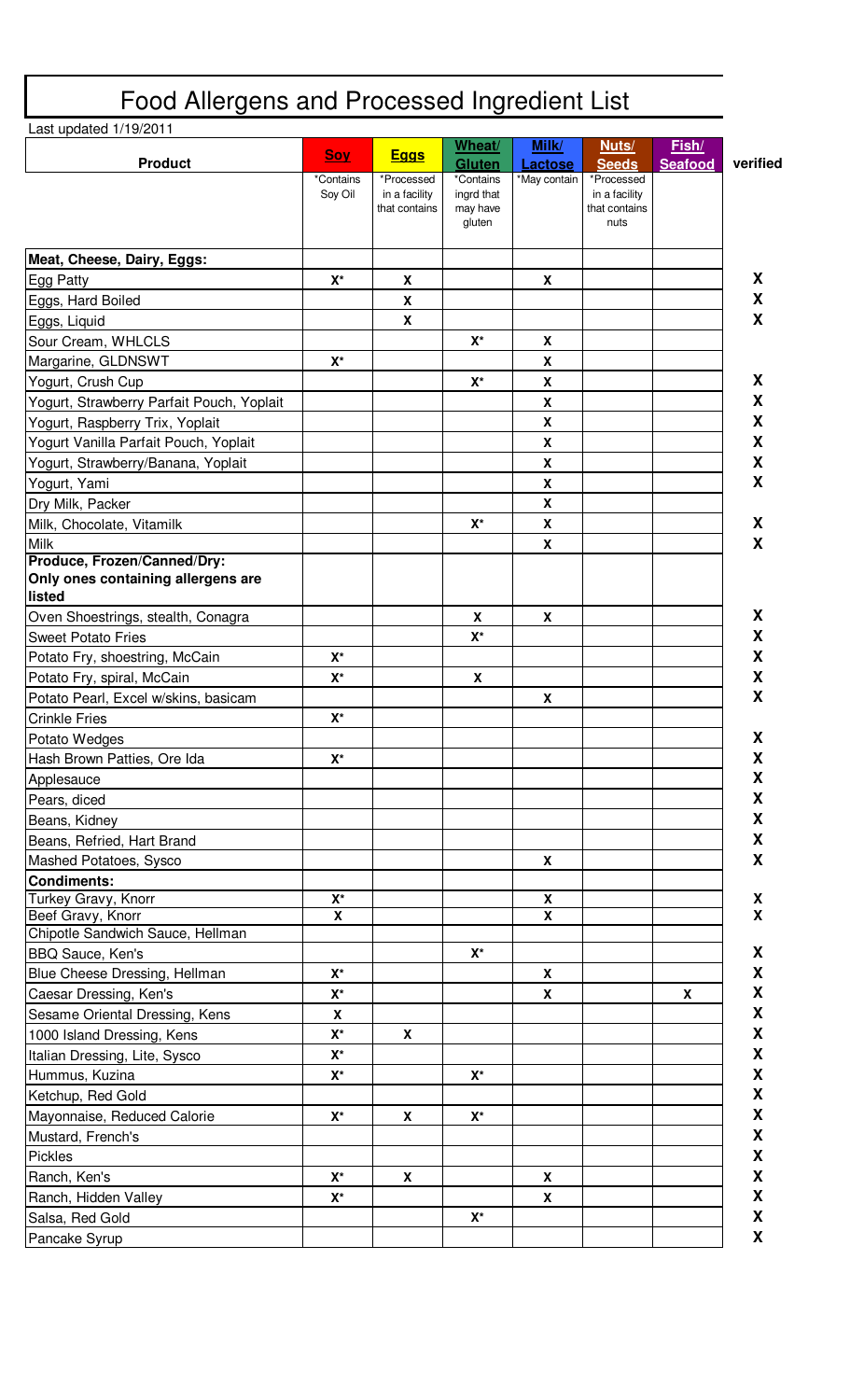## Food Allergens and Processed Ingredient List

| <b>Product</b>                                                    | <b>Soy</b>                | <u>Eggs</u>                                  | Wheat/<br><b>Gluten</b>                       | Milk/<br><b>Lactose</b> | Nuts/<br><b>Seeds</b>                                | Fish/<br><b>Seafood</b> | verified |
|-------------------------------------------------------------------|---------------------------|----------------------------------------------|-----------------------------------------------|-------------------------|------------------------------------------------------|-------------------------|----------|
|                                                                   | *Contains<br>Soy Oil      | *Processed<br>in a facility<br>that contains | *Contains<br>ingrd that<br>may have<br>gluten | *May contain            | *Processed<br>in a facility<br>that contains<br>nuts |                         |          |
| Spices/Seasonings & Baking                                        |                           |                                              |                                               |                         |                                                      |                         |          |
| Ingredients, Oil:<br>Only ones containing allergens are<br>listed |                           |                                              |                                               |                         |                                                      |                         |          |
| Lemon & Pepper Seasoning Salt                                     |                           |                                              |                                               |                         |                                                      |                         | X        |
| Flour, All Purpose                                                |                           |                                              | X                                             |                         |                                                      |                         | X        |
| Olive Oil 80/20 Blend                                             | $\mathsf{X}^\star$        |                                              |                                               |                         |                                                      |                         | X        |
| Pan Spray                                                         | $\mathsf{X}^\star$        |                                              |                                               |                         |                                                      |                         | X        |
| Sauces, Bases, & Flavorings:                                      |                           |                                              |                                               |                         |                                                      |                         |          |
| Chicken Base, Lastres                                             | X                         |                                              | X                                             | X                       |                                                      |                         |          |
| Beef Base, Knorr                                                  | $\boldsymbol{\mathsf{X}}$ |                                              | $\boldsymbol{\mathsf{X}}$                     |                         |                                                      |                         | X        |
| Vegetable Base                                                    |                           |                                              |                                               |                         |                                                      |                         |          |
| Enchilada Sauce, Casasol                                          |                           |                                              | $\mathsf{X}^\star$                            |                         |                                                      |                         | X        |
| Alfredo Sauce Mix, TRIO                                           |                           |                                              |                                               |                         |                                                      |                         |          |
| Alfredo Sauce Mix, Knorr                                          | $X^*$                     |                                              | X                                             | X                       |                                                      |                         | X        |
| Alfredo Sauce Mix, Pioneer                                        | $X^*$                     | $X^*$                                        | X                                             | X                       |                                                      |                         | X        |
| Cheese Sauce, Jalepeno, Gehl                                      |                           |                                              | $\mathsf{X}^\star$                            | X                       |                                                      |                         | X        |
| Cheese Sauce, Nacho, Casasol                                      |                           |                                              |                                               | $\pmb{\chi}$            |                                                      |                         |          |
| Cheese Sauce, LEGOUT                                              | $X^*$                     |                                              |                                               | X                       |                                                      |                         | X        |
| Orange Sauce, Minor                                               | $\boldsymbol{\mathsf{X}}$ |                                              | $\boldsymbol{\mathsf{X}}$                     |                         |                                                      |                         | X        |
| Pizza Sauce, Red Gold                                             |                           |                                              |                                               |                         |                                                      |                         | X        |
| Soy Sauce, KIKOMAN                                                | $\boldsymbol{\mathsf{X}}$ |                                              | X                                             |                         |                                                      |                         | X        |
| Spaghetti Sauce, Red Gold-Low Sodium                              | $\mathsf{X}^\star$        |                                              |                                               |                         |                                                      |                         | X        |
| Marinara, Angela Mia                                              |                           |                                              |                                               |                         |                                                      |                         | X        |
| Sweet & Sour Teriyaki Sauce, Starpor                              | X                         |                                              | X                                             |                         |                                                      |                         |          |
| Teriyaki Sauce, kikoman                                           | X                         |                                              | X                                             |                         |                                                      |                         | X        |
| <b>Crushed Tomatoes</b>                                           |                           |                                              |                                               |                         |                                                      |                         | X        |
| <b>Diced Tomatoes</b>                                             |                           |                                              |                                               |                         |                                                      |                         | X        |
| Tomato Sauce, Spaghetti                                           | $\mathsf{X}^\star$        |                                              |                                               |                         |                                                      |                         | X        |
| <b>Tomato Paste</b>                                               |                           |                                              |                                               |                         |                                                      |                         | X        |
| Chili con carne, with beans (Libby's)                             | $\mathbf{x}$              |                                              | $\mathbf{X}^{\star}$                          |                         |                                                      |                         | X        |
| Chicken Noodle Soup, Campbells                                    |                           |                                              | X                                             |                         |                                                      |                         |          |
| Cream of Mushroom Soup, Campbells                                 | X                         |                                              | X                                             | X                       |                                                      |                         | X        |
| Tomato Soup, Campbells                                            |                           |                                              | X                                             |                         |                                                      |                         | X        |